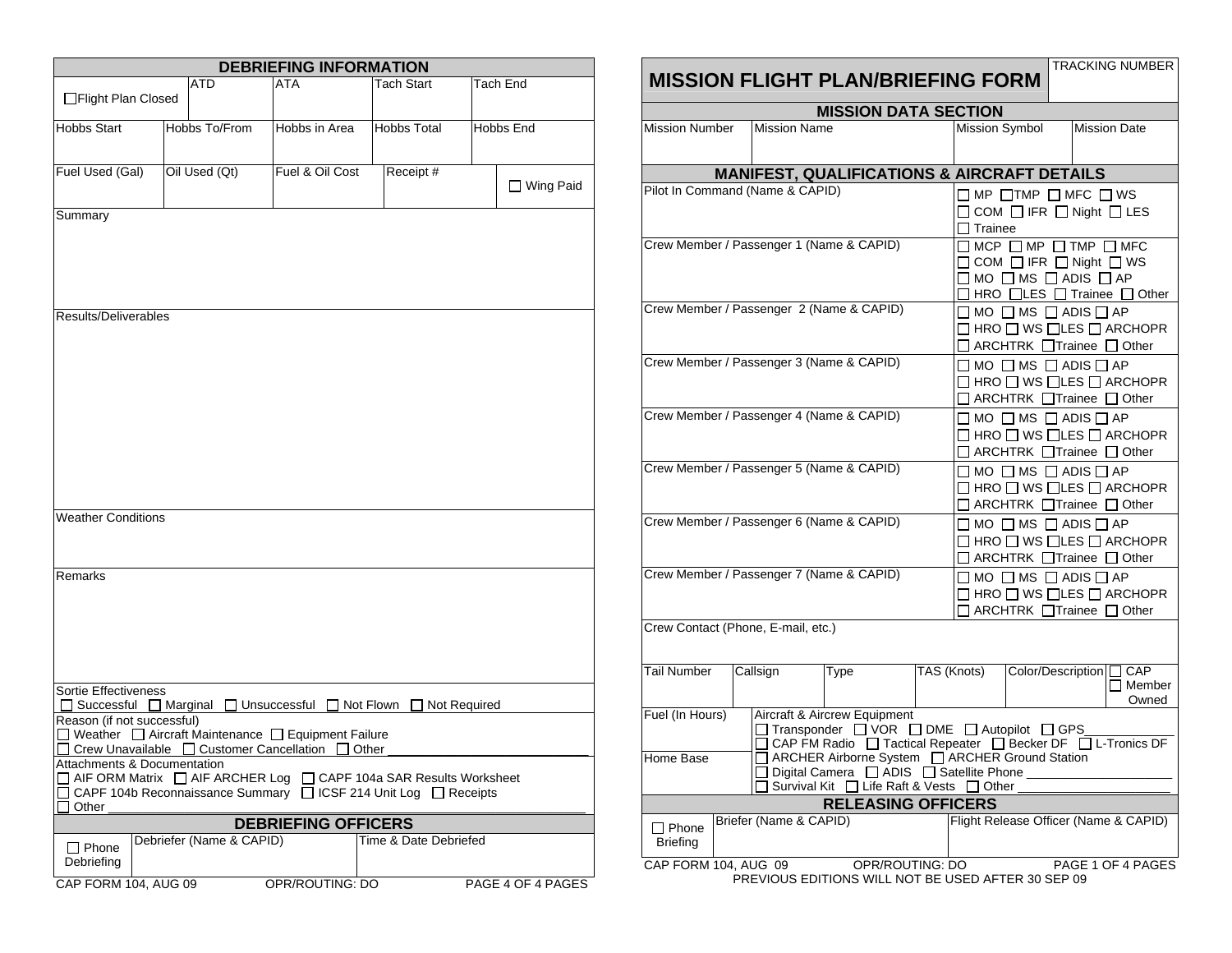| <b>BRIEFING INFORMATION</b>                       |  |  |                         |                              |                                  |                             |                   |         |                                            |  |
|---------------------------------------------------|--|--|-------------------------|------------------------------|----------------------------------|-----------------------------|-------------------|---------|--------------------------------------------|--|
| <b>WMIRS Sortie #</b><br><b>WMIRS Sortie Type</b> |  |  |                         |                              | <b>WMIRS Sortie Objective</b>    |                             |                   |         |                                            |  |
|                                                   |  |  |                         |                              |                                  |                             |                   |         |                                            |  |
| WMIRS Area of Operations Dep. Airport             |  |  |                         | Dest. Airport                |                                  | <b>ETD</b>                  |                   |         | <b>ETE</b>                                 |  |
|                                                   |  |  |                         |                              |                                  |                             |                   |         |                                            |  |
| <b>Base Telephone</b>                             |  |  |                         |                              |                                  |                             | Frequencies       |         |                                            |  |
|                                                   |  |  | Base                    |                              |                                  | Air/Ground                  |                   | Air/Air |                                            |  |
| <b>Base Callsign</b>                              |  |  |                         |                              |                                  |                             |                   |         |                                            |  |
|                                                   |  |  |                         |                              |                                  |                             |                   |         |                                            |  |
| Required Radio Checks & Contacts                  |  |  |                         |                              |                                  |                             |                   |         |                                            |  |
|                                                   |  |  |                         |                              |                                  |                             |                   |         |                                            |  |
| Other Aircraft in Area (Location & Callsign)      |  |  |                         |                              |                                  |                             |                   |         | Ground Teams in Area (Location & Callsign) |  |
|                                                   |  |  |                         |                              |                                  |                             |                   |         |                                            |  |
|                                                   |  |  |                         |                              |                                  |                             |                   |         |                                            |  |
| Sortie Objectives                                 |  |  |                         |                              |                                  |                             |                   |         |                                            |  |
|                                                   |  |  |                         |                              |                                  |                             |                   |         |                                            |  |
| Sortie Deliverables                               |  |  |                         |                              |                                  |                             |                   |         |                                            |  |
|                                                   |  |  |                         |                              |                                  |                             |                   |         |                                            |  |
| Actions To Be Taken On Objectives & Deliverables  |  |  |                         |                              |                                  |                             |                   |         |                                            |  |
|                                                   |  |  |                         |                              |                                  |                             |                   |         |                                            |  |
|                                                   |  |  |                         |                              |                                  |                             |                   |         |                                            |  |
| Route Of Flight                                   |  |  |                         |                              |                                  |                             |                   |         |                                            |  |
|                                                   |  |  |                         |                              |                                  |                             |                   |         |                                            |  |
| Altitude Assignment & Restrictions                |  |  |                         |                              | Airspeed Expected & Restrictions |                             |                   |         |                                            |  |
|                                                   |  |  |                         |                              |                                  |                             |                   |         |                                            |  |
| Aircraft Separation (Adjoining Areas)             |  |  |                         |                              |                                  |                             |                   |         |                                            |  |
|                                                   |  |  |                         |                              |                                  |                             |                   |         |                                            |  |
| Emergency / Alternate Fields                      |  |  |                         |                              |                                  |                             |                   |         |                                            |  |
|                                                   |  |  |                         |                              |                                  |                             |                   |         |                                            |  |
| Military Low Altitude Training Routes             |  |  |                         |                              |                                  |                             |                   |         |                                            |  |
|                                                   |  |  |                         |                              |                                  |                             |                   |         |                                            |  |
| Hazards To Flight                                 |  |  |                         |                              |                                  |                             |                   |         |                                            |  |
|                                                   |  |  |                         |                              |                                  |                             |                   |         |                                            |  |
|                                                   |  |  |                         | Weather (Current & Forecast) |                                  |                             |                   |         |                                            |  |
| Current Local                                     |  |  | <b>Current En Route</b> |                              |                                  |                             |                   |         | <b>Current Area of Operations</b>          |  |
|                                                   |  |  |                         |                              |                                  |                             |                   |         |                                            |  |
| Forecast Local                                    |  |  | Forecast En Route       |                              |                                  | Forecast Area of Operations |                   |         |                                            |  |
|                                                   |  |  |                         |                              |                                  |                             |                   |         |                                            |  |
| CAP FORM 104, AUG 09                              |  |  | OPR/ROUTING: DO         |                              |                                  |                             | PAGE 2 OF 4 PAGES |         |                                            |  |

| <b>BRIEFING INFORMATION CONTINUED</b>                       |                                                   |                          |  |  |  |  |  |
|-------------------------------------------------------------|---------------------------------------------------|--------------------------|--|--|--|--|--|
| Flight Plan Required                                        | Flight Plan Filed                                 | Flight Plan Opened       |  |  |  |  |  |
| $\Box$ ORM Matrix Complete                                  | <b>Risk Assessment</b><br>□ Low □ Moderate □ High | Risk Assessment Approval |  |  |  |  |  |
| Special Instructions (Including Risk Mitigation Procedures) |                                                   |                          |  |  |  |  |  |
|                                                             |                                                   |                          |  |  |  |  |  |
|                                                             |                                                   |                          |  |  |  |  |  |
|                                                             |                                                   |                          |  |  |  |  |  |
|                                                             |                                                   |                          |  |  |  |  |  |
|                                                             | <b>CREW NOTES</b>                                 |                          |  |  |  |  |  |
|                                                             |                                                   |                          |  |  |  |  |  |
|                                                             |                                                   |                          |  |  |  |  |  |
|                                                             |                                                   |                          |  |  |  |  |  |
|                                                             |                                                   |                          |  |  |  |  |  |
|                                                             |                                                   |                          |  |  |  |  |  |
|                                                             |                                                   |                          |  |  |  |  |  |
|                                                             |                                                   |                          |  |  |  |  |  |
|                                                             |                                                   |                          |  |  |  |  |  |
|                                                             |                                                   |                          |  |  |  |  |  |
|                                                             |                                                   |                          |  |  |  |  |  |
|                                                             |                                                   |                          |  |  |  |  |  |
|                                                             |                                                   |                          |  |  |  |  |  |
|                                                             |                                                   |                          |  |  |  |  |  |
|                                                             |                                                   |                          |  |  |  |  |  |
|                                                             |                                                   |                          |  |  |  |  |  |
|                                                             |                                                   |                          |  |  |  |  |  |
| CAP FORM 104, AUG 09                                        | OPR/ROUTING: DO                                   | PAGE 3 OF 4 PAGES        |  |  |  |  |  |